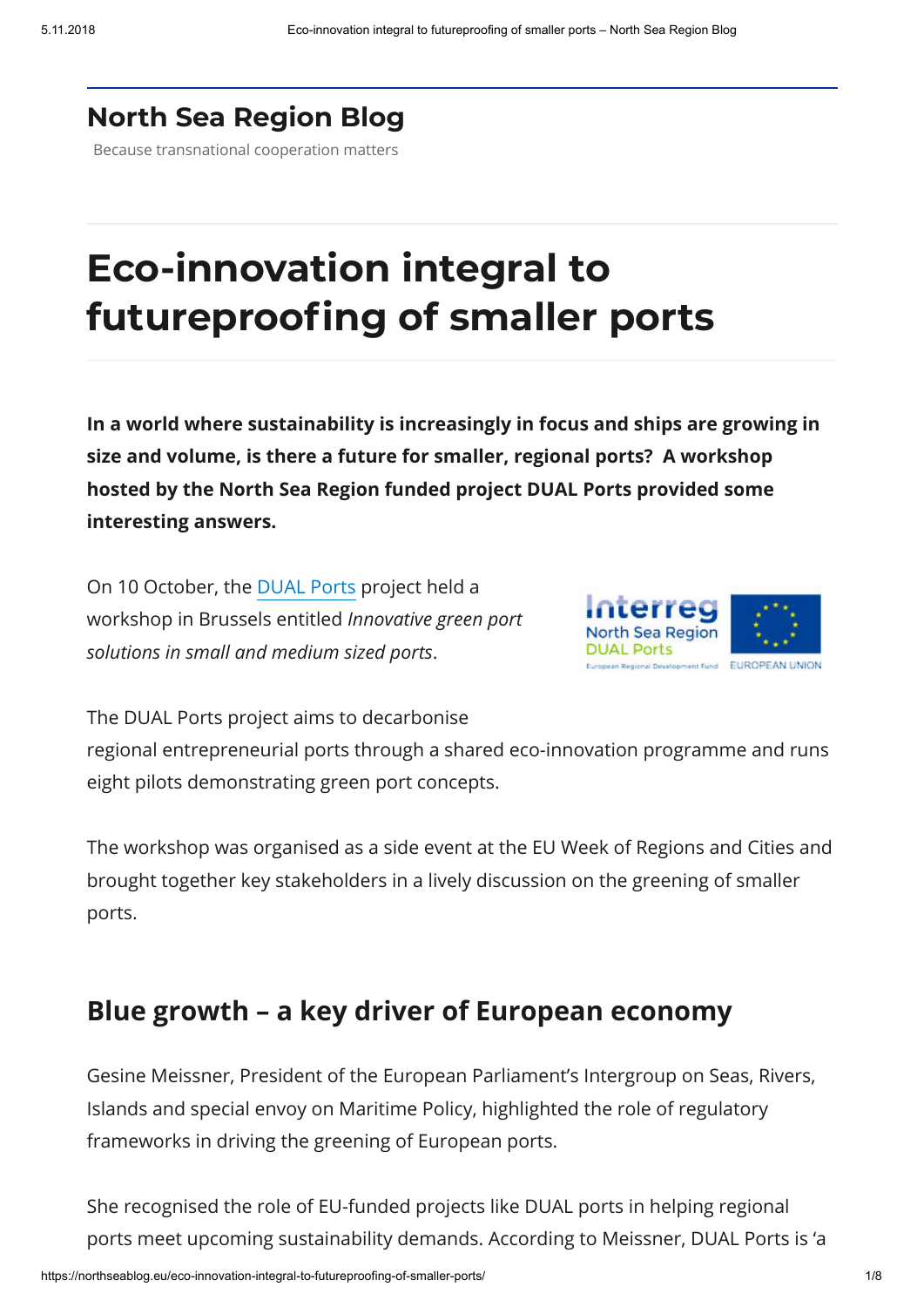very good project which can really bring us a step forward by stimulating ecoinnovation in ports.'



*Felix Leinemann of DG Mare.*

Felix Leinemann of DG Mare agreed, commending the DUAL Ports project for trailblazing solutions that complement other initiatives across Europe. He underlined the growing economic importance of European blue growth, currently with an estimated turnover of 566 billion  $\epsilon$ , creating minimum 3.5 million jobs and with many emerging businesses driven by new technology e.g. within circular economy, desalinisation, big data, sensors, and autonomous vessels.

### **Pilots show positive results**

Two DUAL Port pilots were presented at the workshop:

**GREEN [OFFICER](https://www.dualports.eu/green-officer/)**: Sustainability manager at the German Niedersachsen Ports Matthäus Wuckowski presented the pilot's sustainability strategy that incorporates eco-innovation as well as other aspects such as growth and customer satisfaction. The strategy is now driving numerous types of innovation, such as the installation of an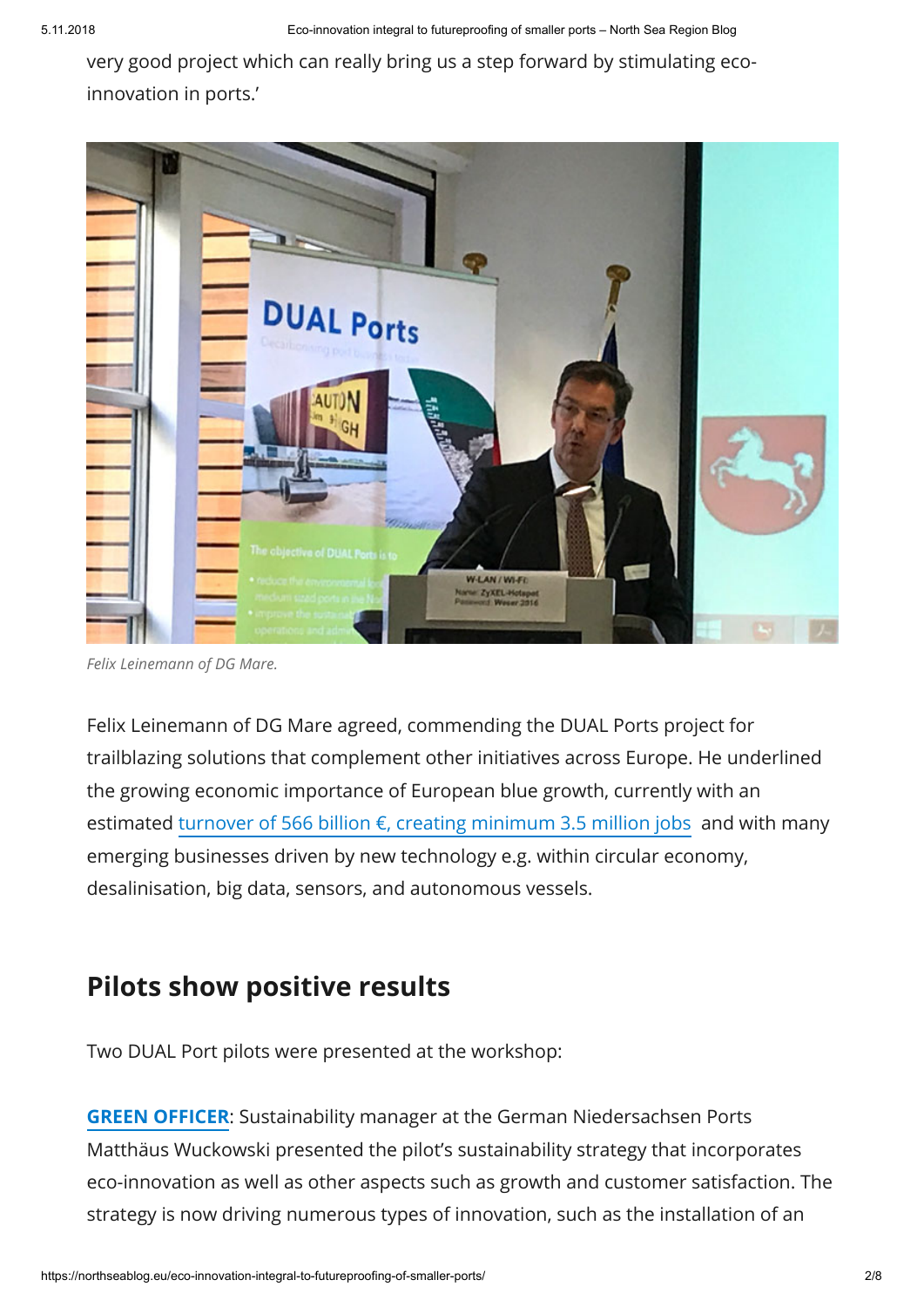intelligent LED lighting system where lights are automatically switched on when needed.



*Matthäus Wuckowski presented the pilot Green Officer and the sustainability strategy of the Niedersachsen Ports in Germany.*

**[SOIL](https://www.dualports.eu/soil/)**: Development Manager Jan-Jaap Cramer presented how the Danish Port of Vordingborg is using construction and demolition waste, fly ash, and slag to expand the port. This reduces the cost of the expansion, saves costs of depositing the waste, and speeds up the port construction since the materials are readily available in the local area. Also, recycling local waste material reduces the carbon footprint due to avoided transport.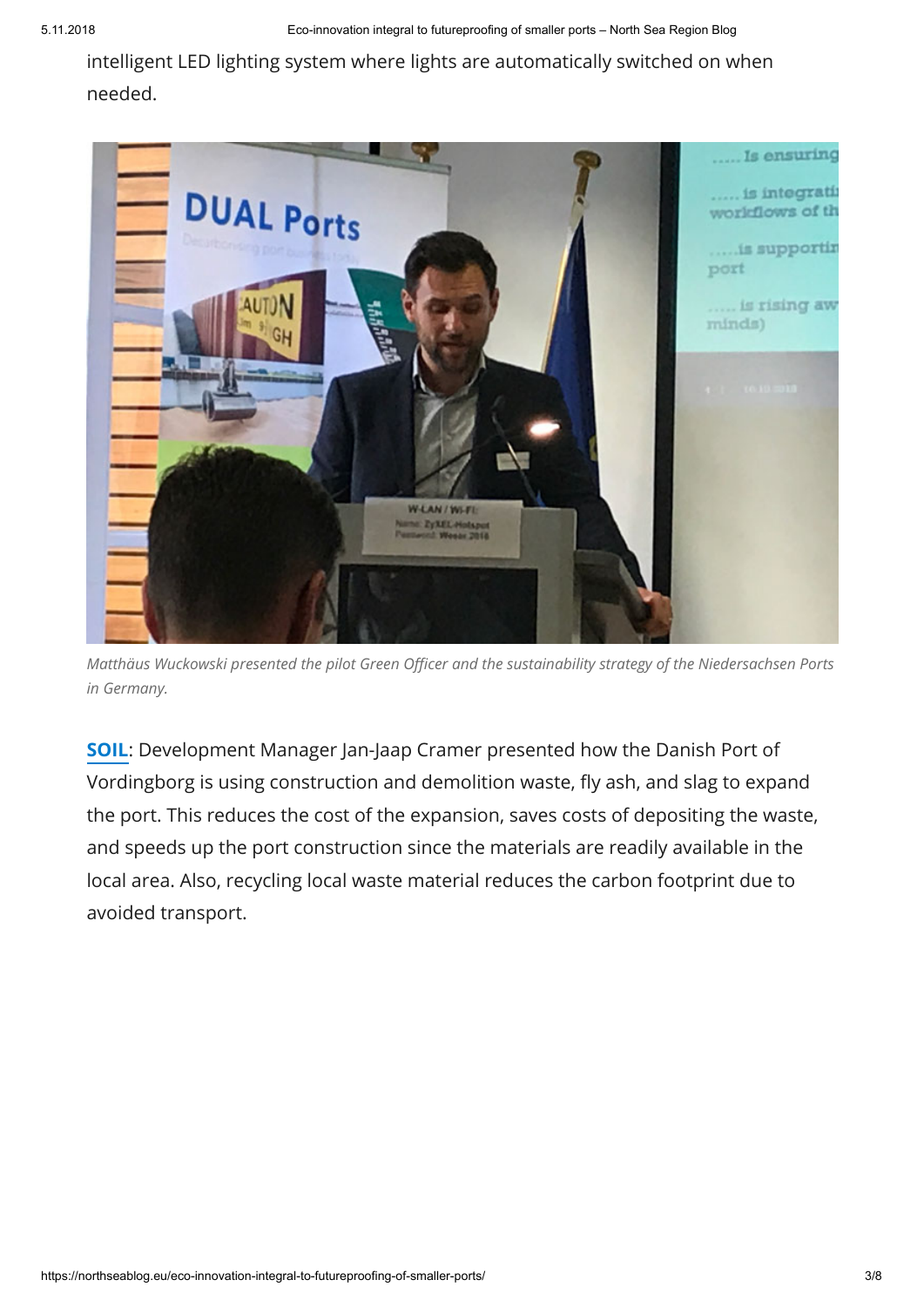

*Jan-Jaap Cramer presenting an innovative approach to port expansion, successfully trialled by the Port of Vordingborg, Denmark.*

Initial cost-benefit analyses by the Hamburg Institute of International Economics indicate that the money invested into both pilots has been well-spent.

### **EU frameworks key to greening of regional ports**

Much of the discussion revolved around the challenges facing ports can be met and how EU policy and incentive frameworks may help.

Wim Stubbe of the Flemish Port of Oostende, Flanders (the Lead Beneficiary of DUAL Ports) was clear on why EU funding is crucial: 'Small and medium ports need EU support due to lack of resources and expertise', he said, explaining that many small ports are run by less than a handful of people.

Sotiris Raptis of the European Sea Ports Organisation (ESPO) called for tax exemptions for shoreside power supply. This would put electricity on a more equal footing with bunker oil and other fossil fuels that are currently exempt from energy tax when used for shipping.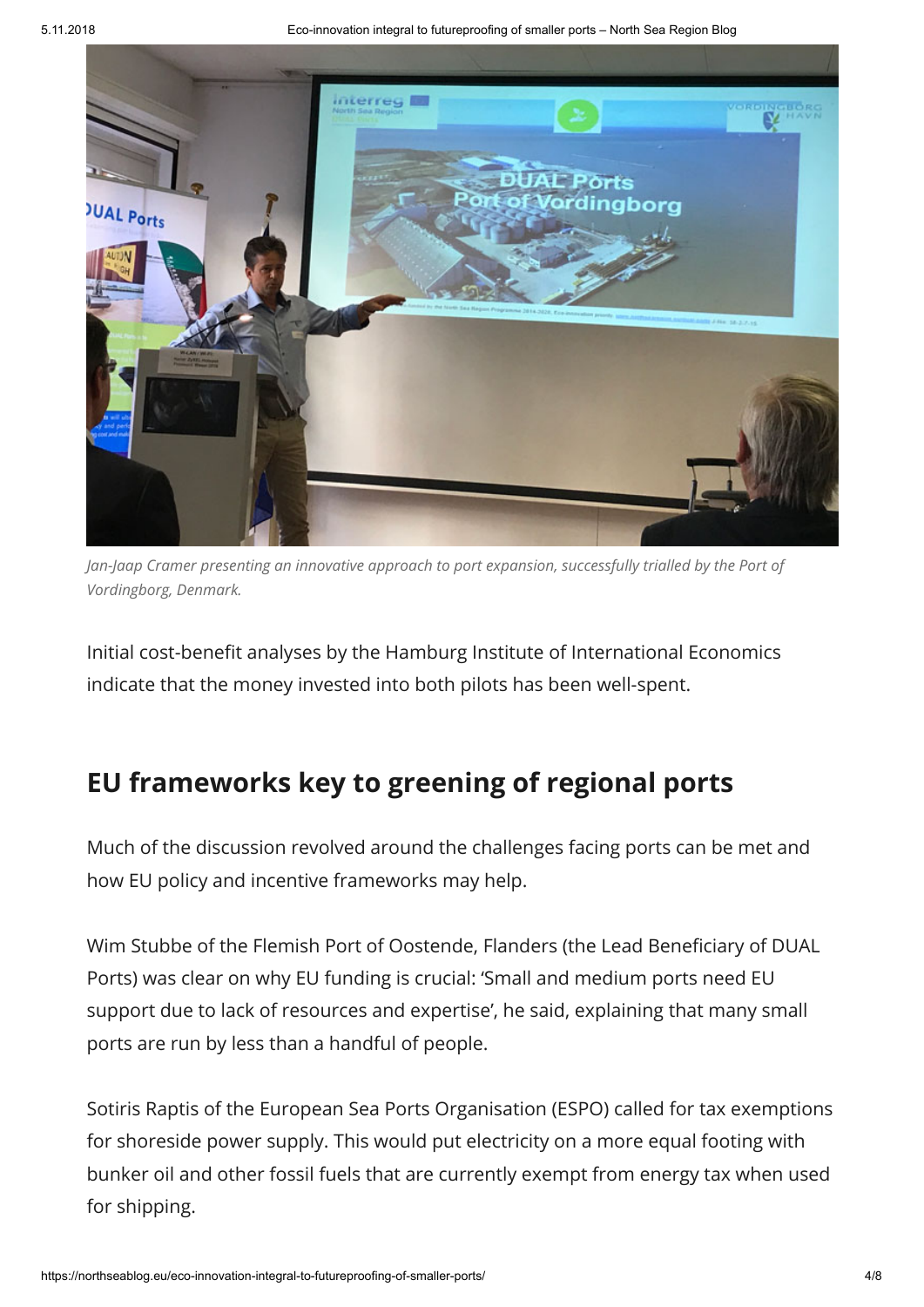

However, it can be difficult for smaller ports to attract electricity companies. The company Blue Power Synergy presented a new invention which might solve the issue: A floating, solar-powered device designed to provide power for ships. 'The EU should provide the platform for realising this kind of invention', Wim Stubbe suggested.

The strong global trend of supersize sea carriers was also brought up as a core challenge for the smaller ports. 'What we really need is ships that are smaller, smarter, and lighter. The building of smaller ships should be better incentivised,' said Jan-Jaap Cramer.

## **Transnational cooperation bolsters regional ports for the future**

Do the trends of supersized vessels and increasing sustainability requirements put the future of regional ports at stake? Not necessarily. Smaller ports are still needed for effective hinterland transport and also have a role to play in the local community, e.g. by catering to off-shore energy facilities. And as DUAL Ports shows, transnational cooperation helps the smaller ports make headway and innovate for sustainability, in a way that is tailored to their needs.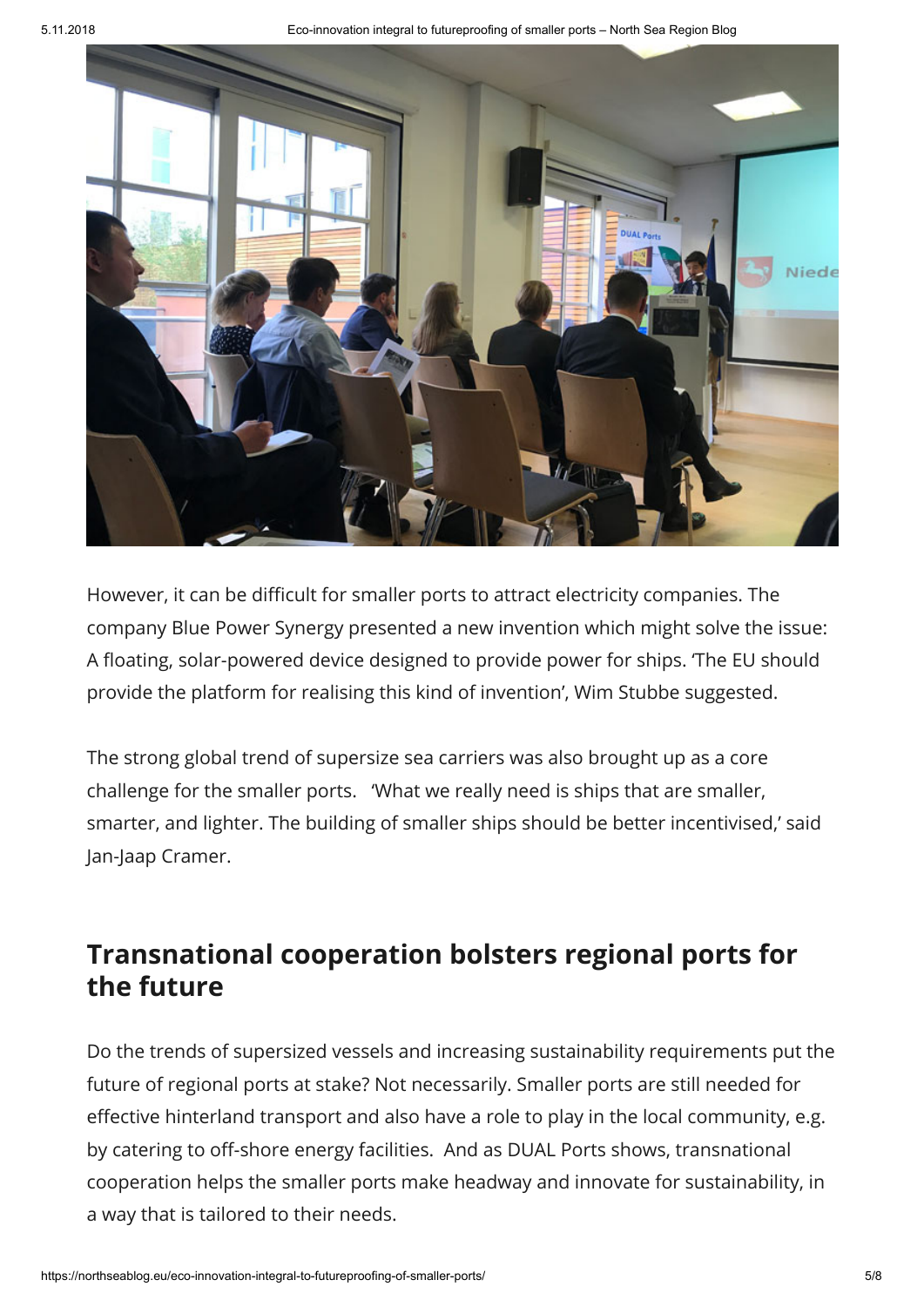

*Port of Oostende. Photo: Wim Stubbe*

Delegates found that transnational cooperation speeds up positive development in smaller ports due to the knowledge transfer between partners. Also, the DUAL Port pilots form a basis for further initiatives reaching into the future. For example, Niedersachsen Ports' sustainability strategy has paved the way for a systematic approach to eco-innovative port development and has led the ports to set green targets for 2025, e.g. for the launch of hydrogen utilities.

The pilots also inspire other ports. According to Wim Stubbe, the eco-innovation efforts of the Port of Oostende are already garnering significant attention: 'We have at least two visits every month from foreign delegations. Even people from India and Taiwan come to learn about our activities.'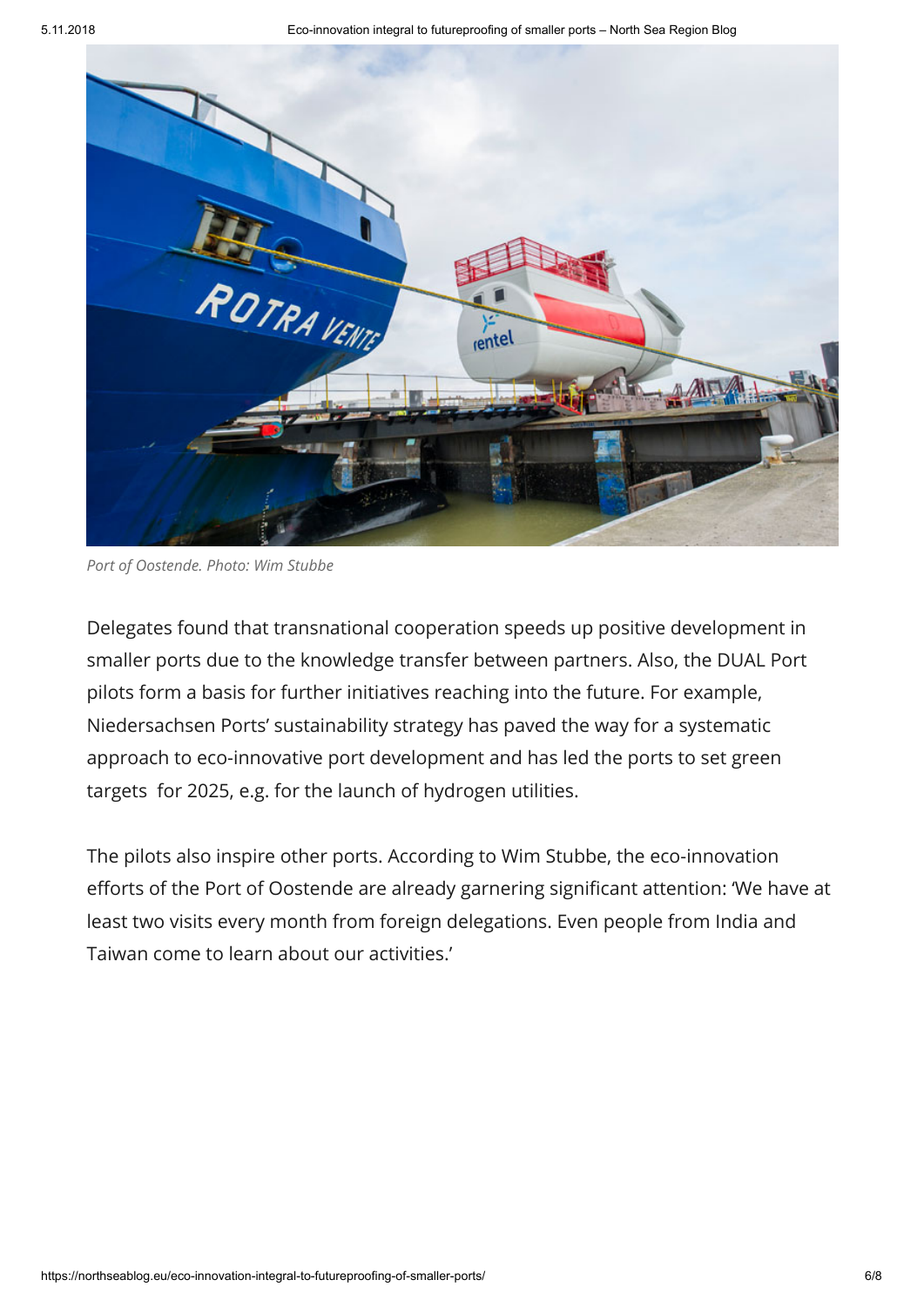

The workshop thus revealed that there is both a challenge and an opportunity for smaller ports to diversify, to specialise and even to become a laboratory for innovation in logistics, port management and blue growth.

[Learn more about the DUAL Ports project](https://www.dualports.eu/)

*Top image by Wim Stubbe / Port of Oostende.*